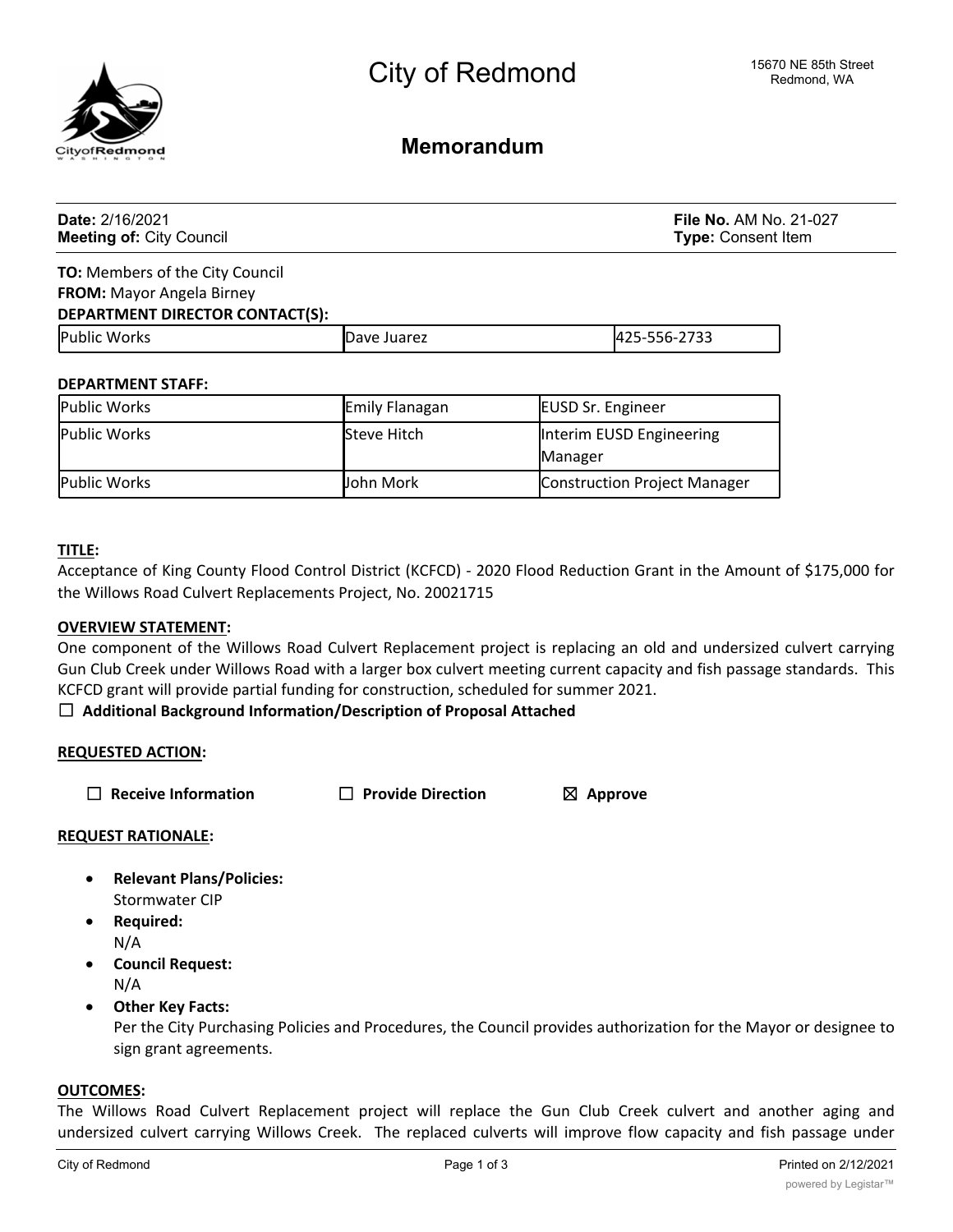| <b>Date: 2/16/2021</b>          | <b>File No. AM No. 21-027</b> |
|---------------------------------|-------------------------------|
| <b>Meeting of: City Council</b> | <b>Type:</b> Consent Item     |

Willows Road. Both culverts will be funded from a combination of grant and Stormwater CIP funds. The KCFCD grant that Council is being asked to accept will provide partial funding for the construction of the Gun Club Creek culvert. The award of bid for this project is also coming before the Council at this meeting in a separate memo.

## **COMMUNITY/STAKEHOLDER OUTREACH AND INVOLVEMENT:**

- · **Timeline (previous or planned):** Ongoing
- · **Outreach Methods and Results:** Project web page on City of Redmond website, SEPA Determination sent to stakeholders in November 2019, and Construction sign will be posted on-site.
- · **Feedback Summary:** No feedback to date

### **BUDGET IMPACT:**

| <b>Total Cost:</b>                             |                                                                                                                  |                 |           |                 |
|------------------------------------------------|------------------------------------------------------------------------------------------------------------------|-----------------|-----------|-----------------|
|                                                | The grant amount is for \$175,000.                                                                               |                 |           |                 |
|                                                | Approved in current biennial budget:                                                                             | $\boxtimes$ Yes | $\Box$ No | $\Box$ N/A      |
| <b>Budget Offer Number:</b>                    |                                                                                                                  |                 |           |                 |
| 169 (2019-2020)                                |                                                                                                                  |                 |           |                 |
| CIP (2021-2022)                                |                                                                                                                  |                 |           |                 |
| <b>Budget Priority:</b>                        |                                                                                                                  |                 |           |                 |
|                                                | Clean and Green (2019-2020)                                                                                      |                 |           |                 |
|                                                | Healthy and Sustainable (2021-2022)                                                                              |                 |           |                 |
| If yes, explain:<br>N/A                        | Other budget impacts or additional costs:                                                                        | $\Box$ Yes      | □ No      | $\boxtimes$ N/A |
| Funding source(s):                             |                                                                                                                  |                 |           |                 |
| <b>Willows Creek Culvert:</b>                  |                                                                                                                  |                 |           |                 |
|                                                | 2018 Washington State RCO - \$400,000                                                                            |                 |           |                 |
| 2018 KCFCD - Flood Reduction Grant - \$175,000 |                                                                                                                  |                 |           |                 |
|                                                | 2020 KCFCD - Sub-regional Opportunity Fund - \$207,837                                                           |                 |           |                 |
| Gun Club Creek Culvert:                        |                                                                                                                  |                 |           |                 |
|                                                | 2019 KCFCD - Sub-regional Opportunity Fund - \$201,489<br>2021 KCFCD - Sub-regional Opportunity Fund - \$204,733 |                 |           |                 |
|                                                | 2020 KCFCD - Flood Reduction Grant - \$175,000 (This Grant)                                                      |                 |           |                 |
|                                                | Stormwater CIP - \$1,864,259                                                                                     |                 |           |                 |
|                                                | Total Project Cost - \$3,228,318                                                                                 |                 |           |                 |
|                                                |                                                                                                                  |                 |           |                 |